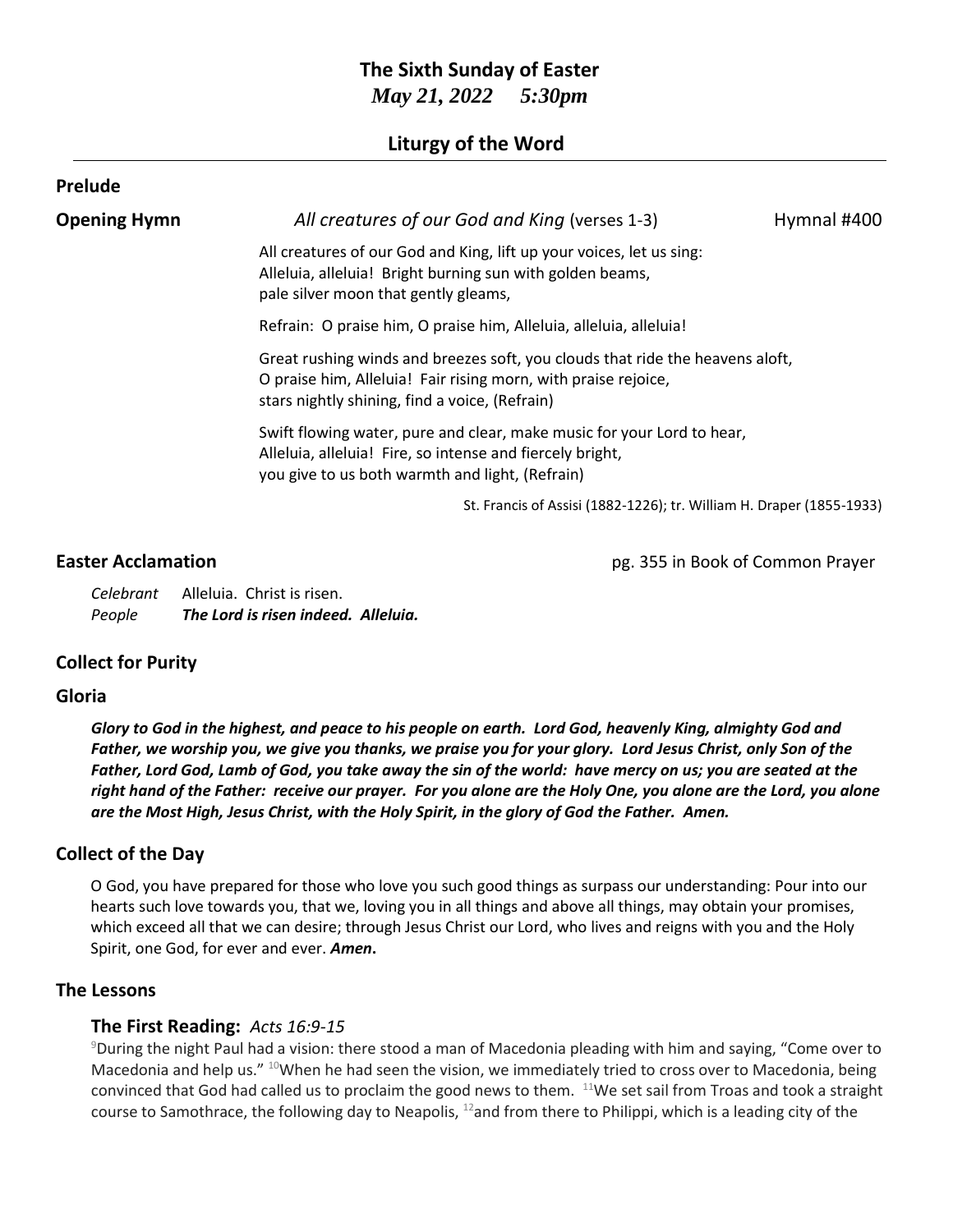district of Macedonia and a Roman colony. We remained in this city for some days. <sup>13</sup>On the sabbath day we went outside the gate by the river, where we supposed there was a place of prayer; and we sat down and spoke to the women who had gathered there. <sup>14</sup>A certain woman named Lydia, a worshiper of God, was listening to us; she was from the city of Thyatira and a dealer in purple cloth. The Lord opened her heart to listen eagerly to what was said by Paul. <sup>15</sup>When she and her household were baptized, she urged us, saying, "If you have judged me to be faithful to the Lord, come and stay at my home." And she prevailed upon us.

## **The Psalm:** *Psalm 67*

*<sup>1</sup>May God be merciful to us and bless us, \* show us the light of his countenance and come to us. 2 Let your ways be known upon earth, \* your saving health among all nations. 3 Let the peoples praise you, O God; \* let all the peoples praise you. 4 Let the nations be glad and sing for joy, \* for you judge the peoples with equity and guide all the nations upon earth. 5 Let the peoples praise you, O God; \* let all the peoples praise you. <sup>6</sup>The earth has brought forth her increase; \* may God, our own God, give us his blessing. <sup>7</sup>May God give us his blessing, \* and may all the ends of the earth stand in awe of him.*

## **The Second Reading:** *Revelation 21:10, 22-22:5*

 $10$ In the spirit the angel carried me away to a great, high mountain and showed me the holy city Jerusalem coming down out of heaven from God.

 $^{22}$ I saw no temple in the city, for its temple is the Lord God the Almighty and the Lamb.  $^{23}$ And the city has no need of sun or moon to shine on it, for the glory of God is its light, and its lamp is the Lamb. <sup>24</sup>The nations will walk by its light, and the kings of the earth will bring their glory into it. <sup>25</sup>Its gates will never be shut by day—and there will be no night there. <sup>26</sup>People will bring into it the glory and the honor of the nations. <sup>27</sup>But nothing unclean will enter it, nor anyone who practices abomination or falsehood, but only those who are written in the Lamb's book of life.

<sup>22:1</sup>Then the angel showed me the river of the water of life, bright as crystal, flowing from the throne of God and of the Lamb <sup>2</sup>through the middle of the street of the city. On either side of the river is the tree of life with its twelve kinds of fruit, producing its fruit each month; and the leaves of the tree are for the healing of the nations. <sup>3</sup>Nothing accursed will be found there any more. But the throne of God and of the Lamb will be in it, and his servants will worship him; <sup>4</sup>they will see his face, and his name will be on their foreheads. <sup>5</sup>And there will be no more night; they need no light of lamp or sun, for the Lord God will be their light, and they will reign forever and ever.

## **The Gospel** – *John 14:23-29*

<sup>23</sup> Jesus [said to Judas (not Iscariot),] "Those who love me will keep my word, and my Father will love them, and we will come to them and make our home with them. <sup>24</sup>Whoever does not love me does not keep my words; and the word that you hear is not mine, but is from the Father who sent me.

 $25$ "I have said these things to you while I am still with you.  $26$ But the Advocate, the Holy Spirit, whom the Father will send in my name, will teach you everything, and remind you of all that I have said to you. <sup>27</sup>Peace I leave with you; my peace I give to you. I do not give to you as the world gives. Do not let your hearts be troubled, and do not let them be afraid. <sup>28</sup>You heard me say to you, 'I am going away, and I am coming to you.' If you loved me, you would rejoice that I am going to the Father, because the Father is greater than I. <sup>29</sup>And now I have told you this before it occurs, so that when it does occur, you may believe."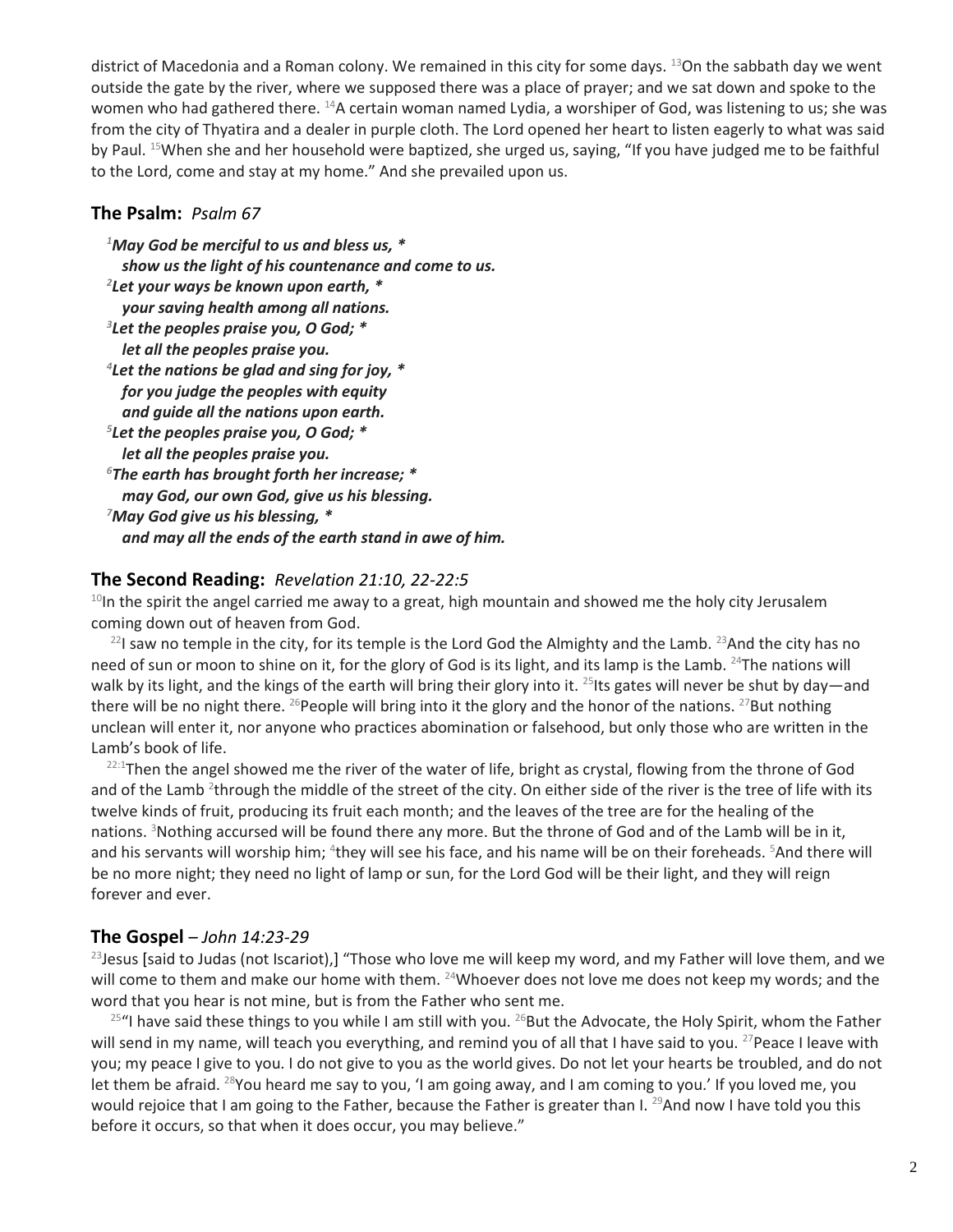## **The Sermon**

#### **Nicene Creed**

#### **Prayers of the People** - *All remain standing.*

*Presider or deacon*

In joy and hope let us pray to the Father saying, *Hear our prayer.*

## **The Peace**

## **HOLY COMMUNION**

| <b>Offertory Hymn</b>                                                                 | All things bright and beautiful                                                                                               | Hymnal #405                         |  |
|---------------------------------------------------------------------------------------|-------------------------------------------------------------------------------------------------------------------------------|-------------------------------------|--|
|                                                                                       | All things bright and beautiful, all creatures great and small,<br>all things wise and wonderful, the Lord God made them all. |                                     |  |
|                                                                                       | Each little flower that opens, each little bird that sings,<br>he made their glowing colors, he made their tiny wings.        |                                     |  |
|                                                                                       | The purple-headed mountain, the river running by,<br>the sunset, and the morning that brightens up the sky,                   |                                     |  |
|                                                                                       | The cold wind in the winter, the pleasant summer sun,<br>the ripe fruits in the garden, he made them every one.               |                                     |  |
|                                                                                       | He gave us eyes to see them, and lips that we might tell<br>how great is God Almighty, who has made all things well.          |                                     |  |
|                                                                                       |                                                                                                                               | Cecil Frances Alexander (1818-1895) |  |
| <b>Offertory</b>                                                                      |                                                                                                                               |                                     |  |
| People                                                                                | Celebrant All things come of thee, O Lord.<br>And of thine own have we given thee                                             |                                     |  |
| The Great Thanksgiving - Eucharistic Prayer A<br>pg. 361 in the Book of Common Prayer |                                                                                                                               |                                     |  |
| Celebrant                                                                             | The Lord be with you.                                                                                                         |                                     |  |
| People                                                                                | And also with you.                                                                                                            |                                     |  |
| Celebrant                                                                             | Lift up your hearts.                                                                                                          |                                     |  |
| People                                                                                | We lift them to the Lord.                                                                                                     |                                     |  |
| Celebrant                                                                             | Let us give thanks to the Lord our God.                                                                                       |                                     |  |
| People                                                                                | It is right to give him thanks and praise.                                                                                    |                                     |  |

## Celebrant It is right, and a good and joyful thing, always and everywhere to give thanks to you, Father Almighty, Creator of heaven and earth.

Therefore we praise you, joining our voices with Angels and Archangels and with all the company of heaven, who for ever sing this hymn to proclaim the glory of your Name:

## **Sanctus** *Holy, holy, holy Lord, God of power and might, heaven and earth are full of your glory. Hosanna in the highest. Blessed is he who comes in the name of the Lord. Hosanna in the highest.*

Celebrant Holy and gracious Father...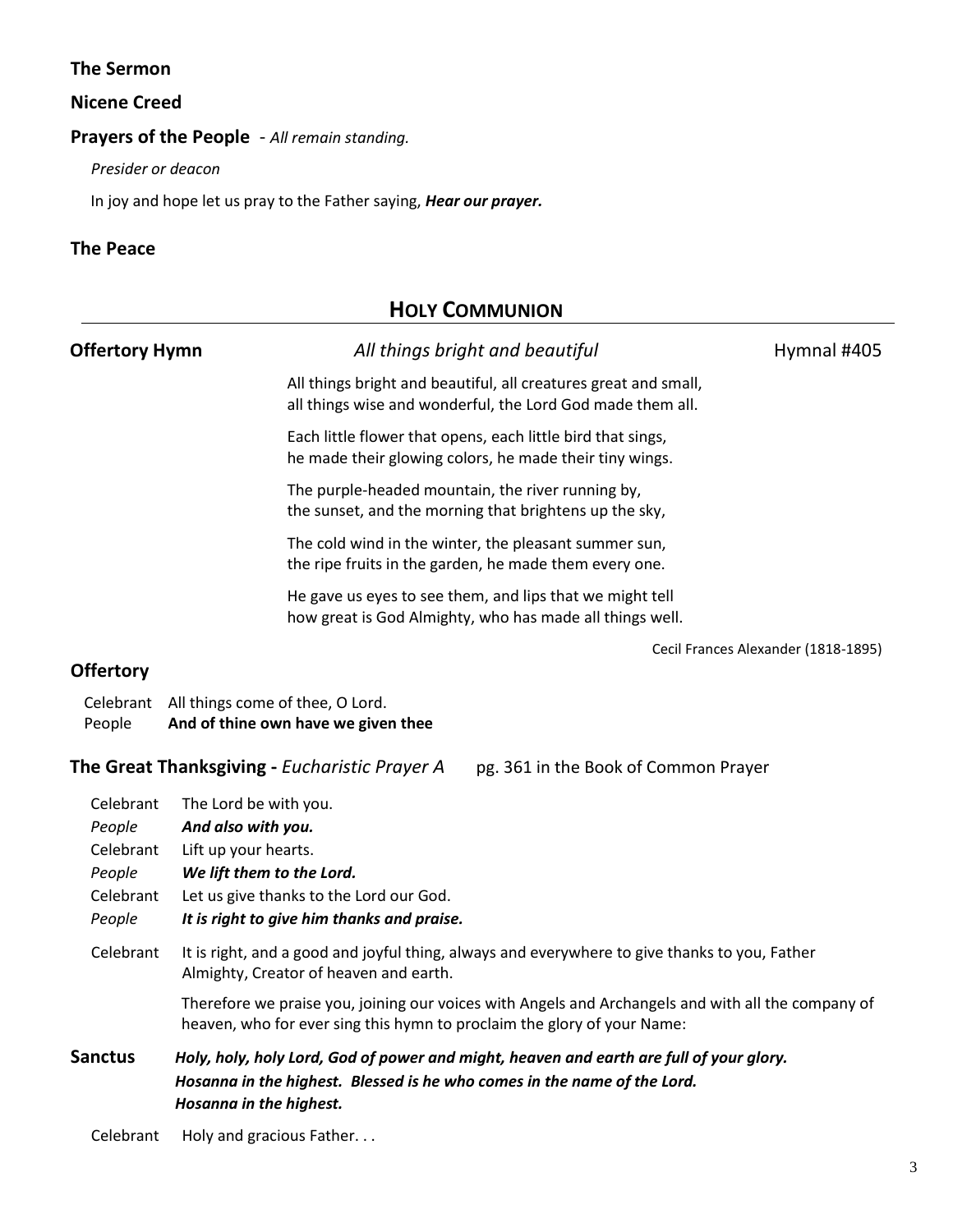. . .Therefore we proclaim the mystery of faith:

#### Celebrant and People *Christ has died. Christ is risen. Christ will come again.*

Celebrant We celebrate the memorial of our redemption. . .

. . .Almighty Father, now and for ever. *AMEN.*

As our Savior Christ has taught us, we now pray,

#### **The Lord's Prayer**

*Our Father, who art in heaven, hallowed be thy Name, thy kingdom come, thy will be done, on earth as it is in heaven. Give us this day our daily bread. And forgive us our trespasses, as we forgive those who trespass against us. And lead us not into temptation, but deliver us from evil. For thine is the kingdom and the power, and the glory, for ever and ever. Amen.*

## **The Breaking of the Bread**

*A period of silence is kept.*

#### **Fraction Anthem**

| Celebrant | Alleluia. Christ our Passover is sacrificed for us. |  |
|-----------|-----------------------------------------------------|--|
| People    | Therefore let us keep the feast. Alleluia.          |  |
| Celebrant | The Gifts of God for the People of God.             |  |

#### **Communion Music Christ for the world we sing Hymnal #537**

Christ for the world we sing! The world to Christ we bring with loving zeal; the poor, and them that mourn, the faint and overborne, sin-sick and sorrow-worn, whom Christ doth heal.

Christ for the world we sing! The world to Christ we bring with fervent prayer; the wayward and the lost, by restless passions tossed, redeemed at countless cost from dark despair.

Christ for the world we sing! The world to Christ we bring with one accord; with us the work to share, with us reproach to dare, with us the cross to bear, for Christ our Lord.

Christ for the world we sing! The world to Christ we bring with joyful song; the new-born souls, whose days, reclaimed from error's ways, inspired with hope and praise, to Christ belong.

Samuel Wolcott (1813-1886)

## **Sending Forth**

#### **Postcommunion Prayer**

*Eternal God, heavenly Father, you have graciously accepted us as living members of your Son our Savior Jesus Christ, and you have fed us with spiritual food in the Sacrament of his Body and Blood. Send us now into the world in peace, and grant us strength and courage to love and serve you with gladness and singleness of heart; through Christ our Lord. Amen.*

## **Easter Blessing**